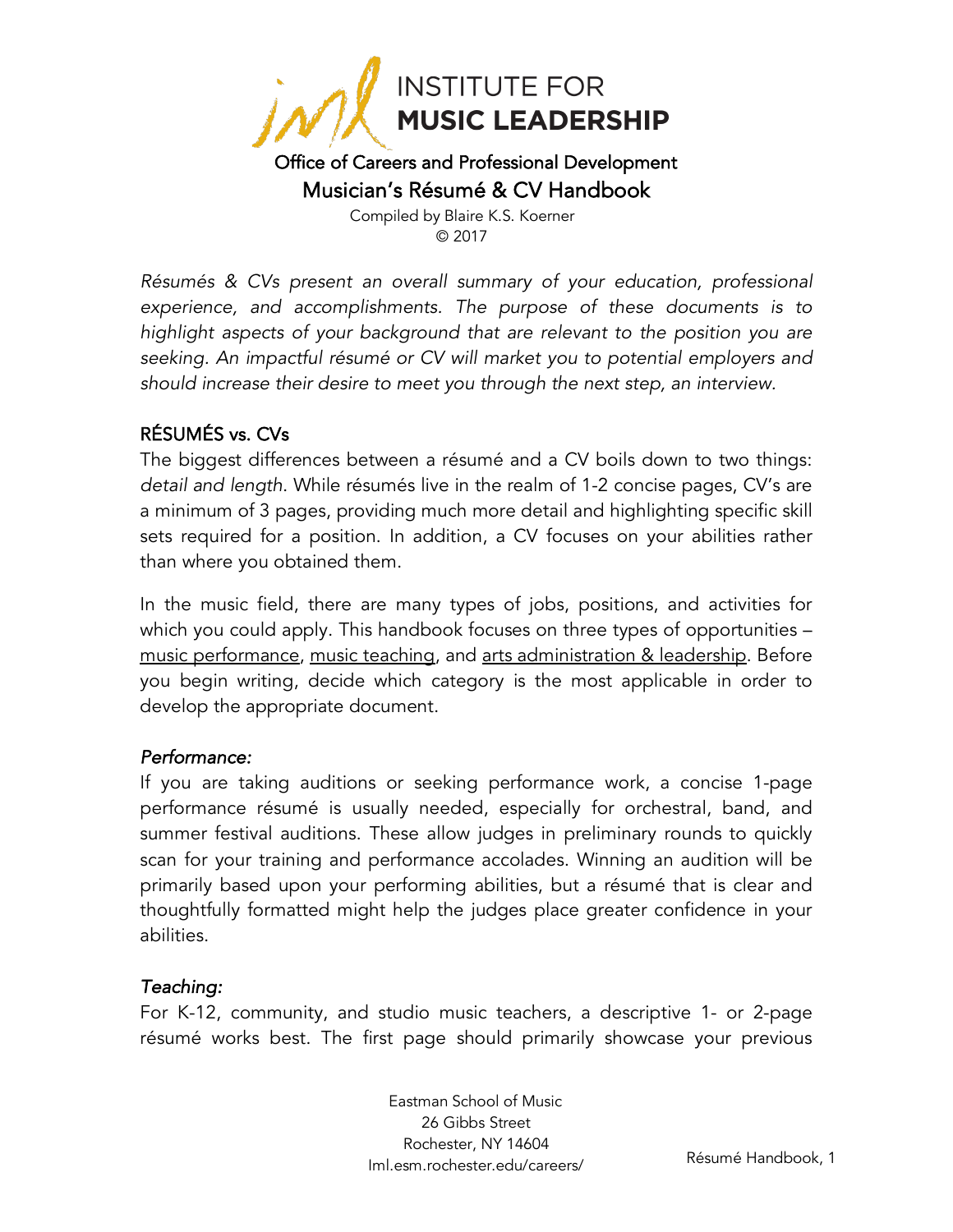

teaching positions or student teaching placements, while an optional second page might outline your performance history and/or include your references.

If you are applying for a higher education faculty position, however, it is more common to use CV's approximately 3-8 pages in length. Content usually includes degrees and certifications earned, examples of research and publications, professional teaching experience, and scholarly presentations.

#### *Arts Administration:*

For entry-level to mid-tier administrative positions, a descriptive 1- or 2-page résumé works best. The first page should clearly show previous administrative positions with descriptions of your responsibilities and successful results.

Similar to higher education, executive level administrative positions can request a multi-page CV. If this is the case, focus on graduate and professional experiences (do not include high school details and use bachelor degree details sparingly).

#### UPDATING YOUR MATERIALS

Keep a running, updated list of *all* of your jobs, experiences, masterclasses, major performances, publications, important people you've worked with, and other praise-worthy materials. Constantly update this list, taking note of *when*  things occurred. Don't sell yourself short! Many people eliminate or turn away pertinent experience or skills thinking that they are irrelevant. This is the place to include *everything.*

This list will act as your professional catalogue, allowing you to select appropriate experiences when writing or adjusting your résumé rather than relying purely on your memory or old résumés. As you move through your career and gain more professional experience, certain accomplishments will move down the list. Although these may no longer show up on your résumé, keep older experiences in this list for reference.

#### **ORGANIZATION**

While developing your résumé, consider how your formatting choices will help the reader scan the page for helpful content. To do this, *use targeted headlines*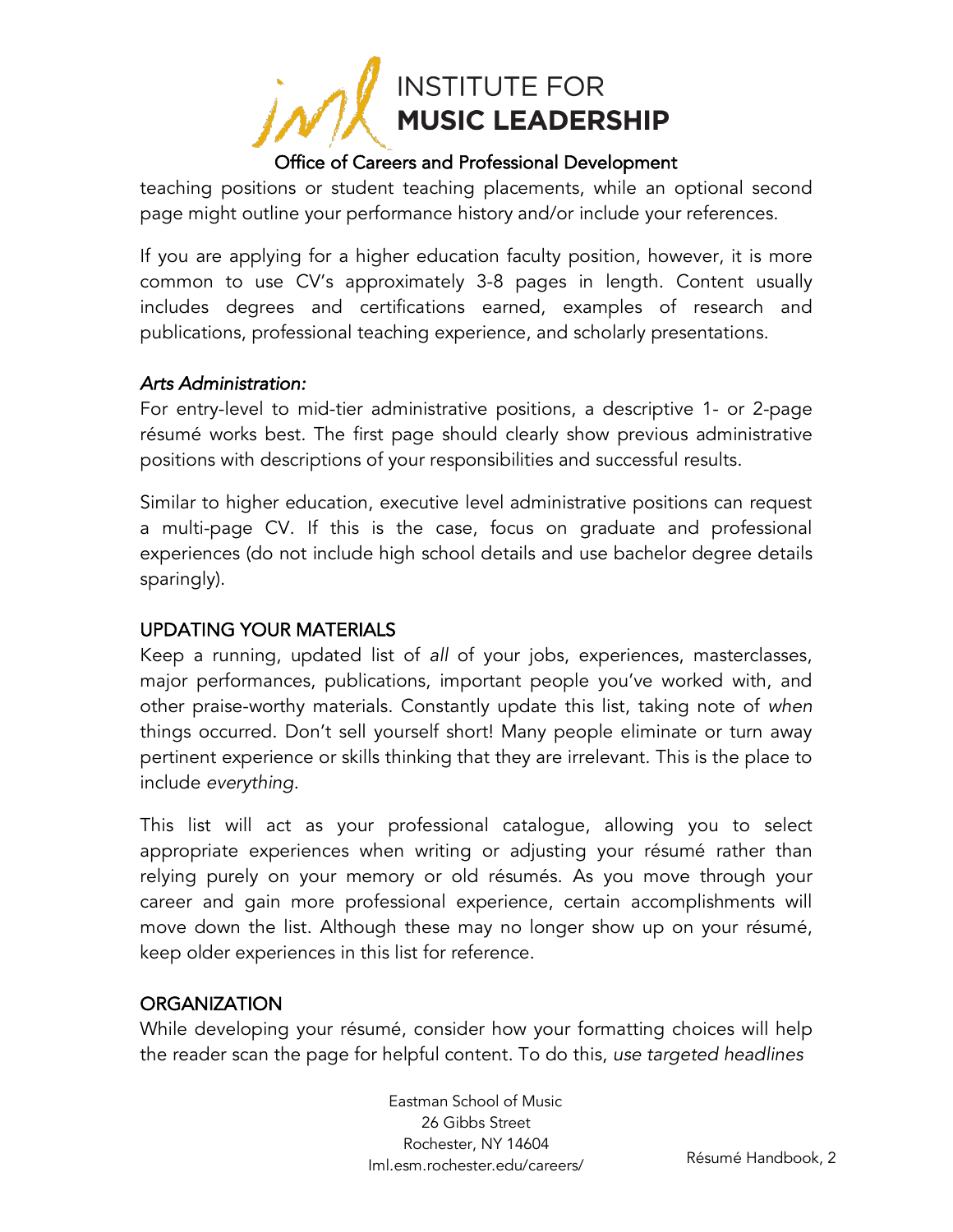

*to organize your past experience and demonstrate your fit.* Headlines are helpful because they create specific categories that allow you to deliberately order your experiences.

Below is a list of the common categories incorporating in résumés. You do *not*  need to include all of these, especially if they don't apply to the specific job list. Similarly, this is not all-inclusive, so there may be other areas you might want to incorporate. Highlight or circle the categories that best suit your needs.

| Performer<br>(Instrumentalist, Composer,                                                                                                                                                                                                                                                                                                                                                                                        | Teacher<br>(Public, Community, Studio,                                                                                                                                                                                                                                                                                                                                                                                                                                                                                                                       | Arts Administrator                                                                                                                                                                                                                                                                                                                                                                                                                                                                                                                                                                                           |  |
|---------------------------------------------------------------------------------------------------------------------------------------------------------------------------------------------------------------------------------------------------------------------------------------------------------------------------------------------------------------------------------------------------------------------------------|--------------------------------------------------------------------------------------------------------------------------------------------------------------------------------------------------------------------------------------------------------------------------------------------------------------------------------------------------------------------------------------------------------------------------------------------------------------------------------------------------------------------------------------------------------------|--------------------------------------------------------------------------------------------------------------------------------------------------------------------------------------------------------------------------------------------------------------------------------------------------------------------------------------------------------------------------------------------------------------------------------------------------------------------------------------------------------------------------------------------------------------------------------------------------------------|--|
| Conductor, etc.)                                                                                                                                                                                                                                                                                                                                                                                                                | University, etc.)                                                                                                                                                                                                                                                                                                                                                                                                                                                                                                                                            | (Director, Dept. Chair, Manager,<br>etc.)                                                                                                                                                                                                                                                                                                                                                                                                                                                                                                                                                                    |  |
| Education/Teachers<br>$\bullet$<br>Masterclasses<br>Orchestra Experience<br>Solo Concerts<br><b>Chamber Ensembles</b><br><b>Festival Experience</b><br>Church Experience<br>Theatre/Opera<br>Competitions<br>Ensembles<br>Conducted<br>Accompanying<br>Recordings<br>Compositions &<br>Arrangements<br>Awards/Scholarships<br>$\bullet$<br>Professional<br>$\bullet$<br>Affiliations<br><b>Related Experience</b><br>References | Education/Training<br>$\bullet$<br>Certifications<br>$\bullet$<br>Instrumental/Vocal<br>$\bullet$<br>Background<br><b>Teaching Experience</b><br>$\bullet$<br>Private/Studio<br>$\circ$<br>Classroom<br>$\circ$<br>Camps/Festival<br>$\circ$<br>Workshops<br>$\circ$<br><b>Ensembles Conducted</b><br>$\bullet$<br>Selected Performing<br>$\bullet$<br>Experience<br><b>Published Works</b><br>$\bullet$<br>Conference<br>$\bullet$<br>Presentations<br>Awards/Scholarships<br>$\bullet$<br>Professional<br>Affiliations<br>Related Experience<br>References | Education/Training<br>$\bullet$<br>Instrumental/Vocal<br>Background<br>Professional Experience<br>$\bullet$<br>Internships<br>$\circ$<br>Assistantships<br>$\circ$<br>Managements<br>$\circ$<br>Founder<br>$\circ$<br>Coordinator<br>$\circ$<br>Professional Leadership<br>$\bullet$<br>Selected Performing<br>$\bullet$<br>Experience<br><b>Published Works</b><br>$\bullet$<br>Conference<br>$\bullet$<br>Presentations<br>Awards/Scholarships<br>$\bullet$<br>Skills/Qualifications<br>$\bullet$<br><b>Professional Affiliations</b><br>$\bullet$<br><b>Related Experience</b><br>$\bullet$<br>References |  |
|                                                                                                                                                                                                                                                                                                                                                                                                                                 |                                                                                                                                                                                                                                                                                                                                                                                                                                                                                                                                                              |                                                                                                                                                                                                                                                                                                                                                                                                                                                                                                                                                                                                              |  |

#### Common Categories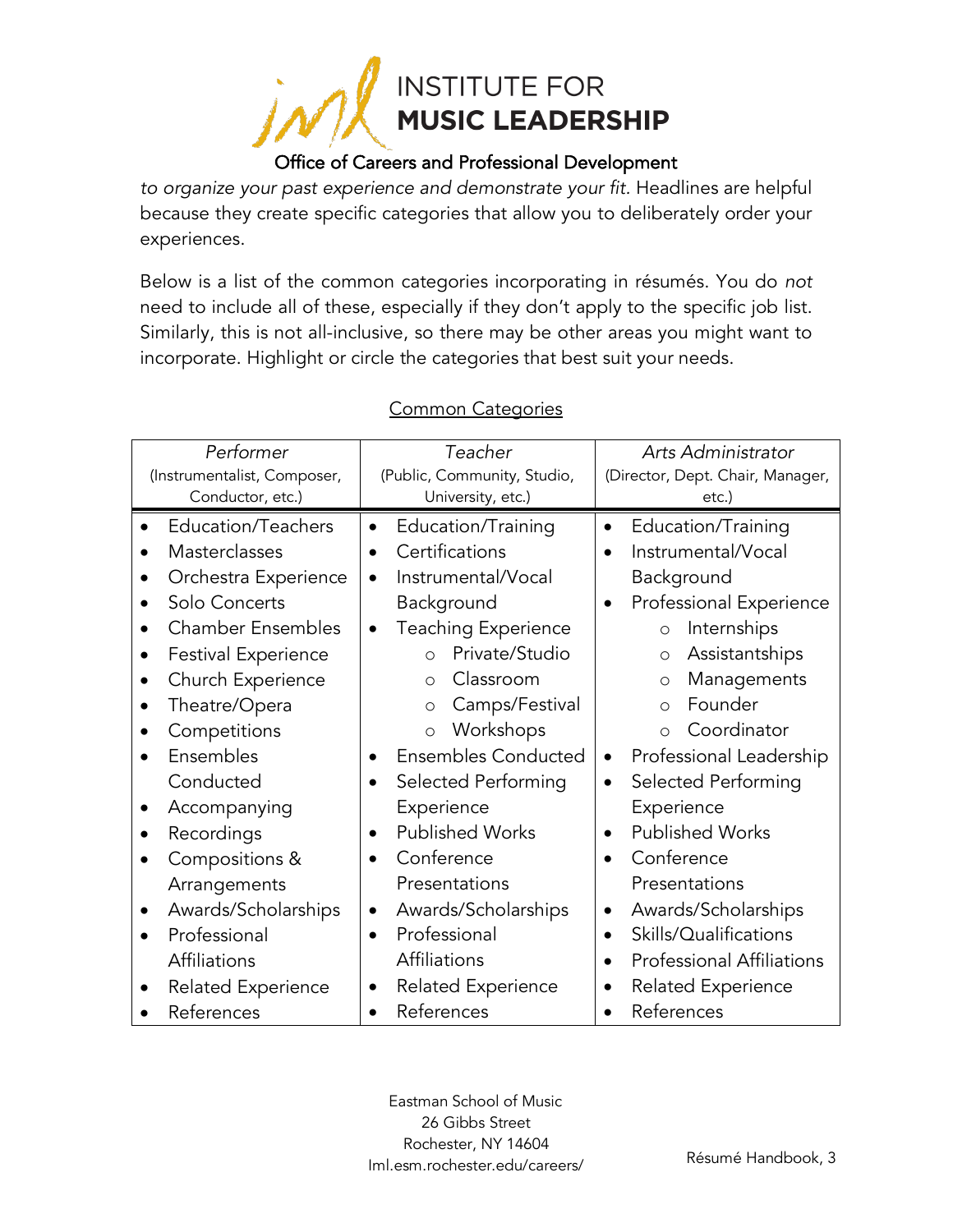

Once the categories are formulated, bring the most important and relevant information to the top. Use a concise category that is also descriptive. For instance, "Teaching" is a little too generic, while "Collegiate Teaching and Leadership" gives the hiring team a much better sense of what they are about to read. Each topic under these labels should include:

- organization name and location,
- position title,
- length of time in the position (dates)
- role responsibilities and accomplishments (include 3-5 descriptive bullets)

If there is only one item listed under a category, combine two categories together using a creative headliner. This will save space and look more impressive to the reader.

#### *Performance:*

Unless the position requires additional responsibilities, keep the focus primarily on your education, primary teachers, and performing history. Performance résumés intended for auditions rarely include administrative work or teaching experience. While listing performance accomplishments, there is no need to list roles responsibilities, but you could include some of the repertoire performed. Re-order your experience type depending on the position for which you are applying (orchestra, pit, chamber group, solo recitals, etc.). As you gain more experience, remove teachers and masterclasses to make room.

#### *Teaching:*

Consider organizing your teaching and leadership experiences according to content areas through headlines such as "Instrumental Music Teaching," "Vocal Music Teaching and Leadership," "Elementary and General Music Instruction," etc. Choose the wording of these headlines based on what best matches your experiences and the requirements of the position. The most effective position descriptions demonstrate the range of classroom and ensemble responsibilities you have held, as well as student outcomes or assessment measures.

#### *Arts Administration:*

Arts administration résumés most closely align with standard business résumés. Done well, these documents move beyond simply listing your previous work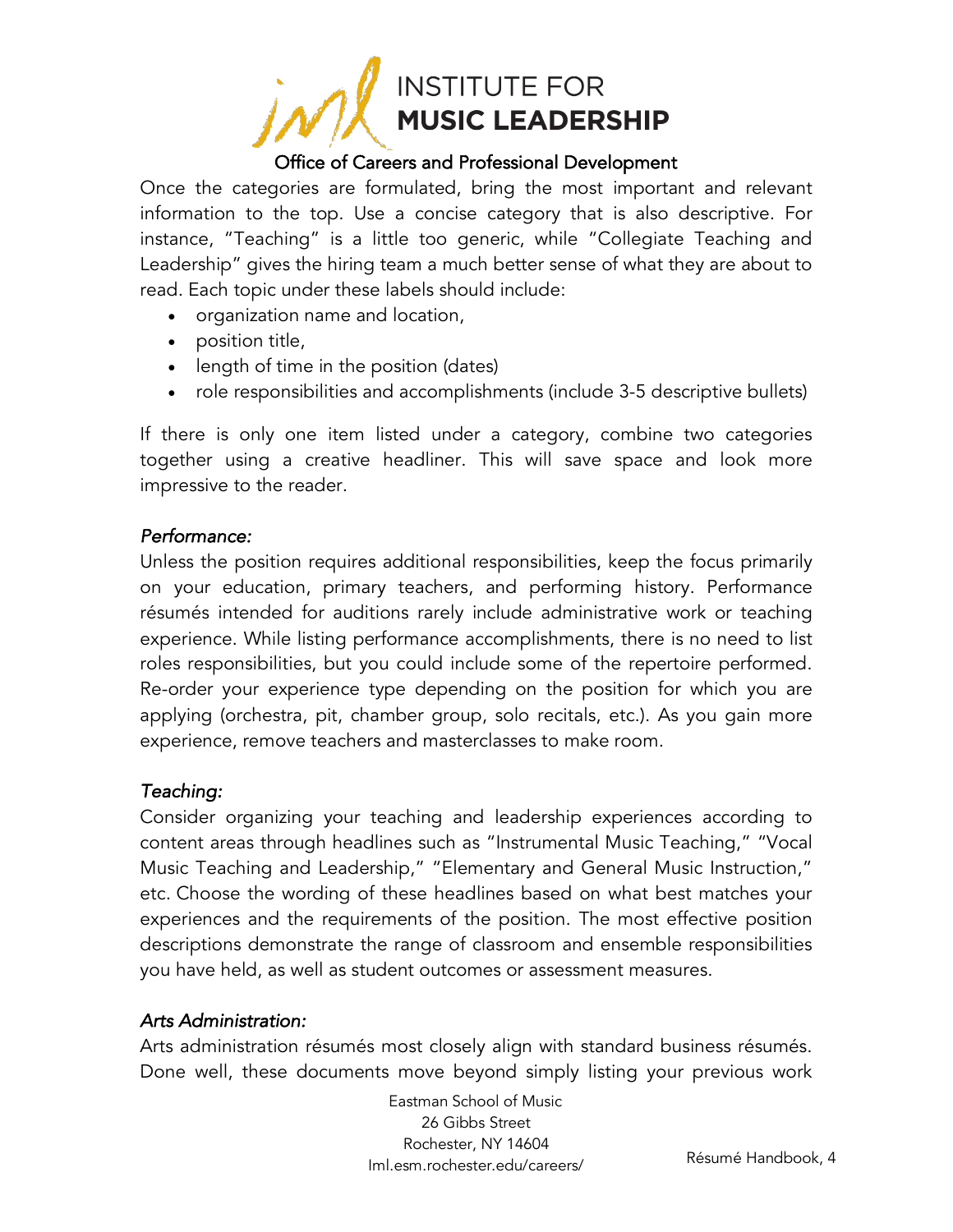

experience by highlighting your effectiveness and success within the position. For example, a description of your involvement with marketing could be improved by describing how your efforts contributed to a successful new concert series.

*Note: Depending on the extent of your previous experience, it may be acceptable to include internships or relevant volunteer experience. As long as the headline doesn't say "Employment," unpaid positions may be listed. These give the search committee a stronger sense of your capacity for leadership and administrative work by including descriptions that highlight relevant, transferable skills.*

#### FORMAT & STYLIZING

Choose a font that is easy to read but consider avoiding overused fonts such as Times New Roman, Calibri, Arial, Helvetica, or Cambria. The body of your document should feature one consistent font size (10 point font is too small for most readers to scan comfortably; 11, 11.5, or 12 point fonts are preferable.) However, larger or smaller fonts may be used in the letterhead.

Letterheads are at the top of your résumé and include your name and contact information, such as address, phone number, and/or email. This is where a little stylizing can be incorporated, such as lines, color, or a graphic. It adds a little something to grab the eye, but should be relatively subtle, such as:

John M. Smith Jushith Jushith Jushith Jushith Jushith Jushith Jushith Jushith Jushith Jushith Jushith Jushith Jushith Jushith Jushith Jushith Jushith Jushith Jushith Jushith Jushith Jushith Jushith Jushith Jushith Jushith

The use of bold font, capital letters, or document lines can help to visually set your headlines apart. Bold font may also be used effectively to highlight positions or organizations, as well as draw attention to specific experiences or details within a list. Use italics sparingly—it is useful for special details, but it is more makes your document more difficult to scan. Whatever font you use, be consistent across the board, as it makes for a much easier read.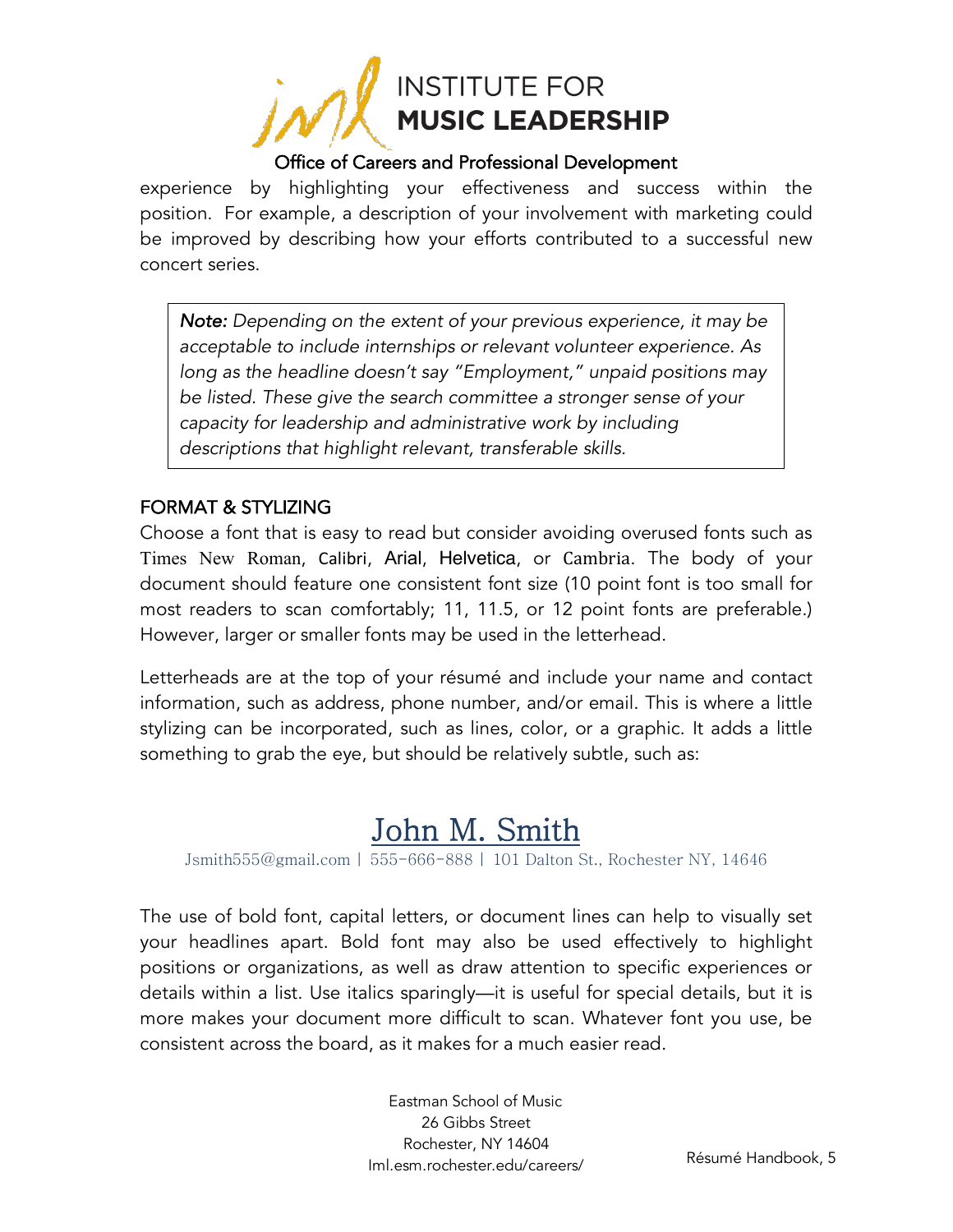

It may be beneficial to adjust the margins, so long as the document will print without cutting off any information. Slimmer top and bottom margins can help you fit more information on each page, but make only minimal adjustments to the side margins. When documents are longer than one page, put in page numbers and your last name into the footer/header.

Choose how to display your dates and be consistent throughout. Years of service are listed most frequently, but if you choose to include the month, some options would be: Dec 2016, December 2016, or 12/2016. In most cases, use reverse chronology to list your experiences. Reverse chronology shows current and recent positions above past positions. For example:

> 2016–present 2014–2016 2014–2015 2012, 2014

Most applications are now submitted online. However, if you do send a printed copy, make sure it is on high quality résumé paper (in a subtle color) and printed using a good machine (no smudges or smears).

#### WORD CHOICE

Due to the length restriction, keep your phrases short, concise, and consistent. Avoid using pronouns altogether, particularly "I." Instead, use action verbs to show your abilities and level of responsibility—these translate to skills, confidence, and knowledge. *Use present tense verbs if you are currently in the position, and past tense if you are describing a previous position.* Avoid lengthy prose or dense blocks of descriptions in your bullet points. For example, "General music instruction" does not contain an action verb. "Taught general music classes" sounds better, but doesn't set you apart. "Created lesson plans to introduce duple meter, minor mode, and syncopation pattern" shows a commitment to learning and content knowledge.

When applying to a specific job, examine the announcement closely for useful keywords and topics. Make the details of your bullet points relevant to the position you are seeking and find ways to address and/or mirror these keywords. Your wording should serve to brand you as someone who matches the type of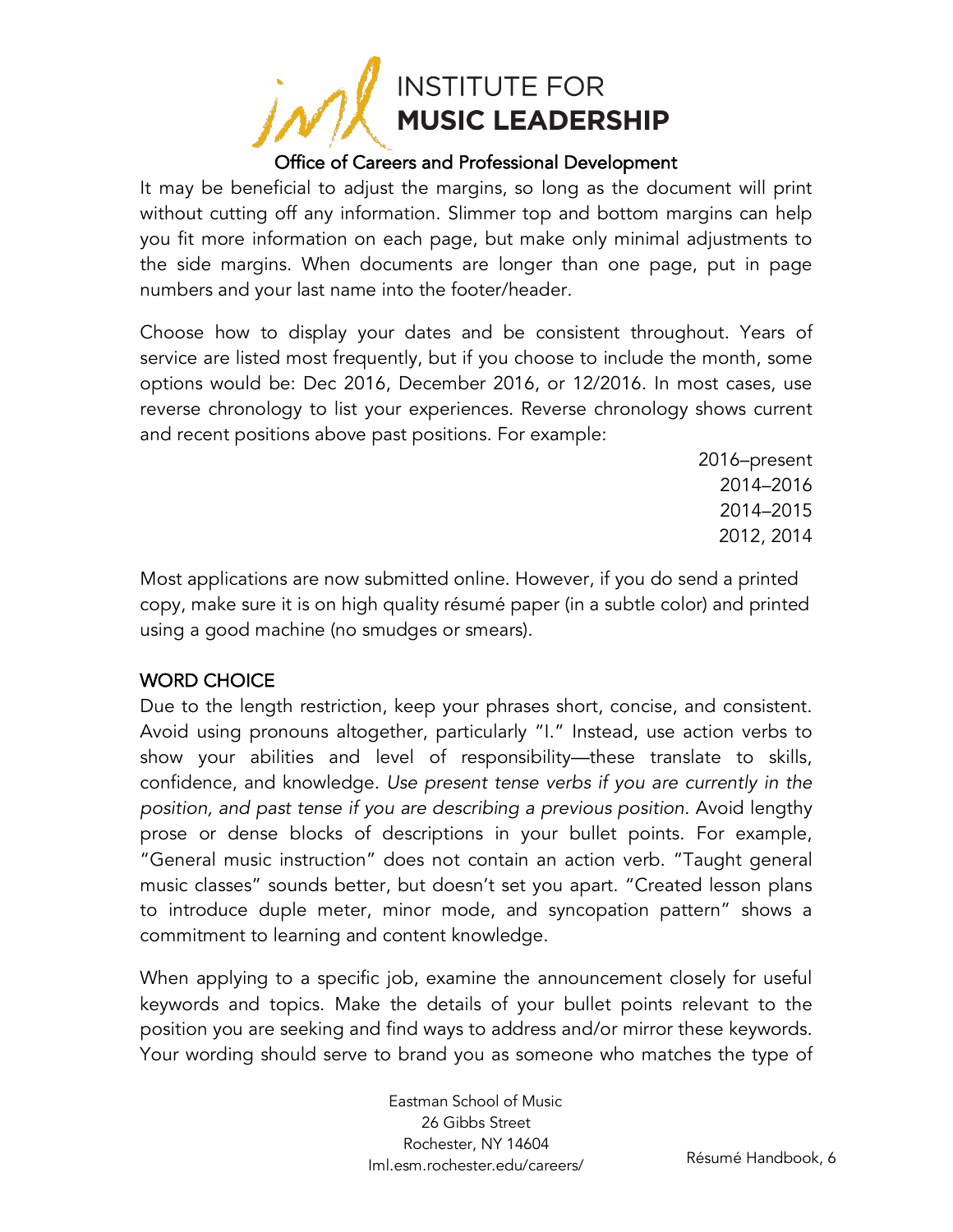

candidate desired for the position. Present yourself as competent and capable, but do not exaggerate your positions or abilities. Below are some sample action verbs to potentially incorporate into your résumé or CV.

#### Sample Action Verbs

(many of these verbs are applicable to multiple areas)

| General     | Musician     | Teacher        | Arts Administrator |
|-------------|--------------|----------------|--------------------|
| Applied     | Accompanied  | Coached        | Administered       |
| Assessed    | Acted        | Counseled      | Coordinated        |
| Compiled    | Adjudicated  | Demonstrated   | Delegated          |
| Completed   | Arranged     | Directed       | Founded            |
| Conceived   | Composed     | Discussed      | Guided             |
| Created     | Conducted    | Instructed     | Improved           |
| Developed   | Designed     | Lectured       | Increased          |
| Established | Mastered     | Motivated      | Innovated          |
| Gathered    | Participated | Taught         | Launched           |
| Implemented | Performed    | <b>Trained</b> | Led                |
| Influenced  | Played       | Tutored        | Managed            |
| Maintained  | Programmed   | Reported       | Oversaw            |
| Ordered     | Recorded     | Researched     | Produced           |
| Organized   | Rehearsed    | Planned        | Reviewed           |
| Selected    | Won          | Presented      | Scheduled          |
| Started     | Worked       | Published      | Supervised         |
|             |              |                |                    |

#### **REFERENCES**

In online applications, sometimes they will ask you to specifically type in reference information. However, some applications simply require you to upload your documents instead. Therefore, it's a good idea to address references at the *bottom* of your resume. There are two options: 1. Listing your references (Name, institution, position/relationship, and contact information) or 2. Including a statement that reads something like "References will be provided upon request." The good thing about listing is that the adjudicators don't have to take an extra step to get the references, but the nice thing about leaving references out is you can change who you want as a reference after submitting an application.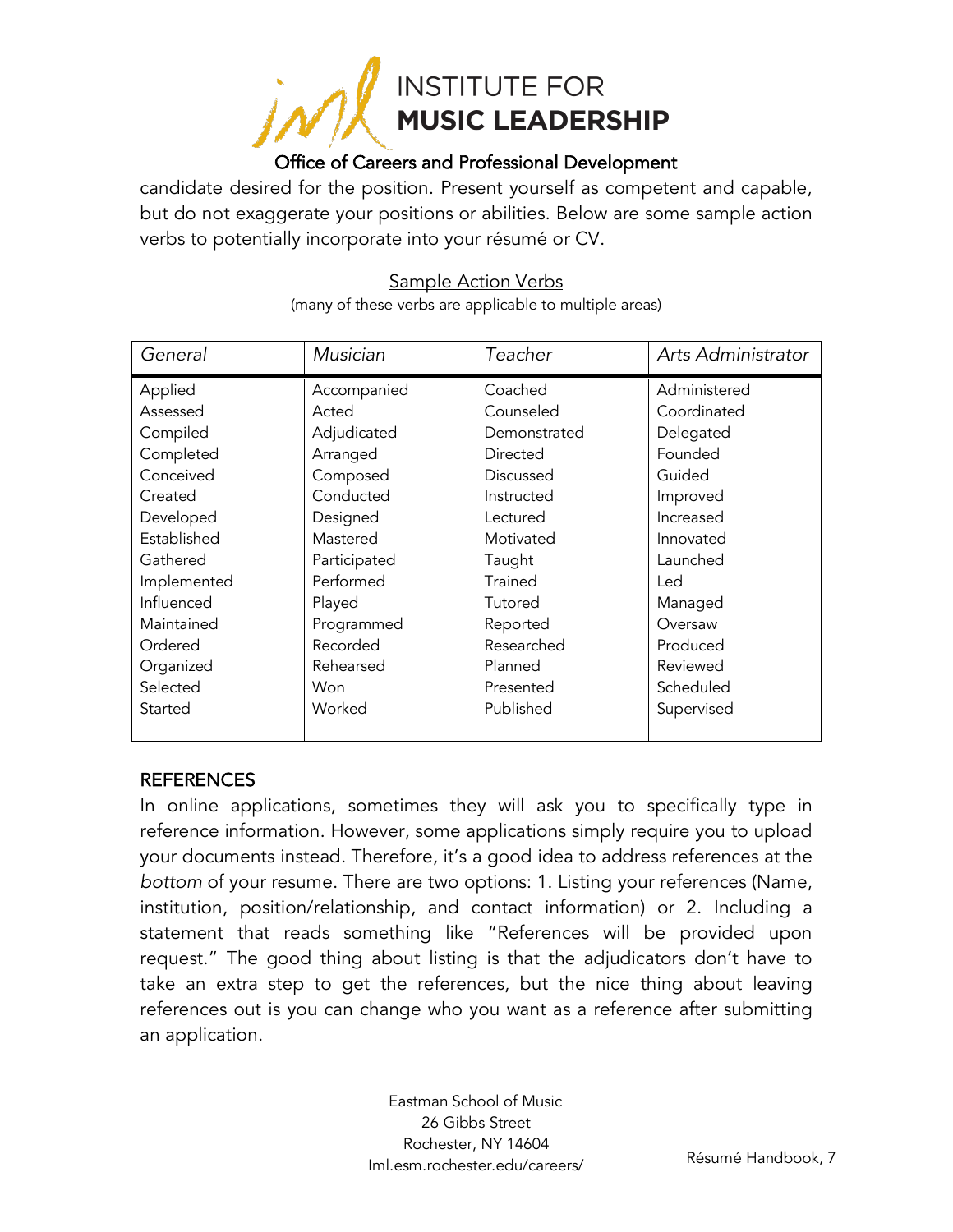

#### TIPS WHILE WRITING

Remember, writing a solid résumé or CV will take time, but it is a crucial part of the application process. Plan ahead to ensure the best product is produced and remember these tips when preparing your own document:

- ✓ Review other résumés and CV's for reference and ideas
- ✓ Incorporate words and concepts from the application
- ✓ Present yourself as confident, capable and positive
- ✓ Use professional language from your field
- ✓ Avoid repeating yourself
- ✓ Keep your points short and concise
- ✓ Constantly save résumés you are working so nothing is lost!

#### REVIEW, REVISE, REQUEST

When you finish writing the first draft of your résumé or CV, take a break and review it later with fresh eyes. Read first for flow and make any corrections based on overall clarity. Check for awkward phrases, verb tenses, or excessive wording. Review your résumé a second time to make changes for proper grammar, spelling, capitalization, and stylization. Once you have done all of these things, read it again for optimal professionalism before requesting feedback from trusted mentors, friends, or family.

Then, when you are ready, *save the file as a PDF.* Unless otherwise specified, title it with your last name, the organization you are applying to, and the position title (i.e. Smith Resume – Carnegie Hall, Communication Manager). This makes it easy for both you and the search committee to find and recognize.

*Save all of your completed résumés or CVs* in a folder for future reference. Although each résumé should cater to a specific position, parts can be reutilized, adjusted and reordered to fit different positions. This will save time, but make sure to proofread the document to ensure mistakes weren't made in the process.

Attached below are sample résumés and CVs in performance, teaching and arts administration.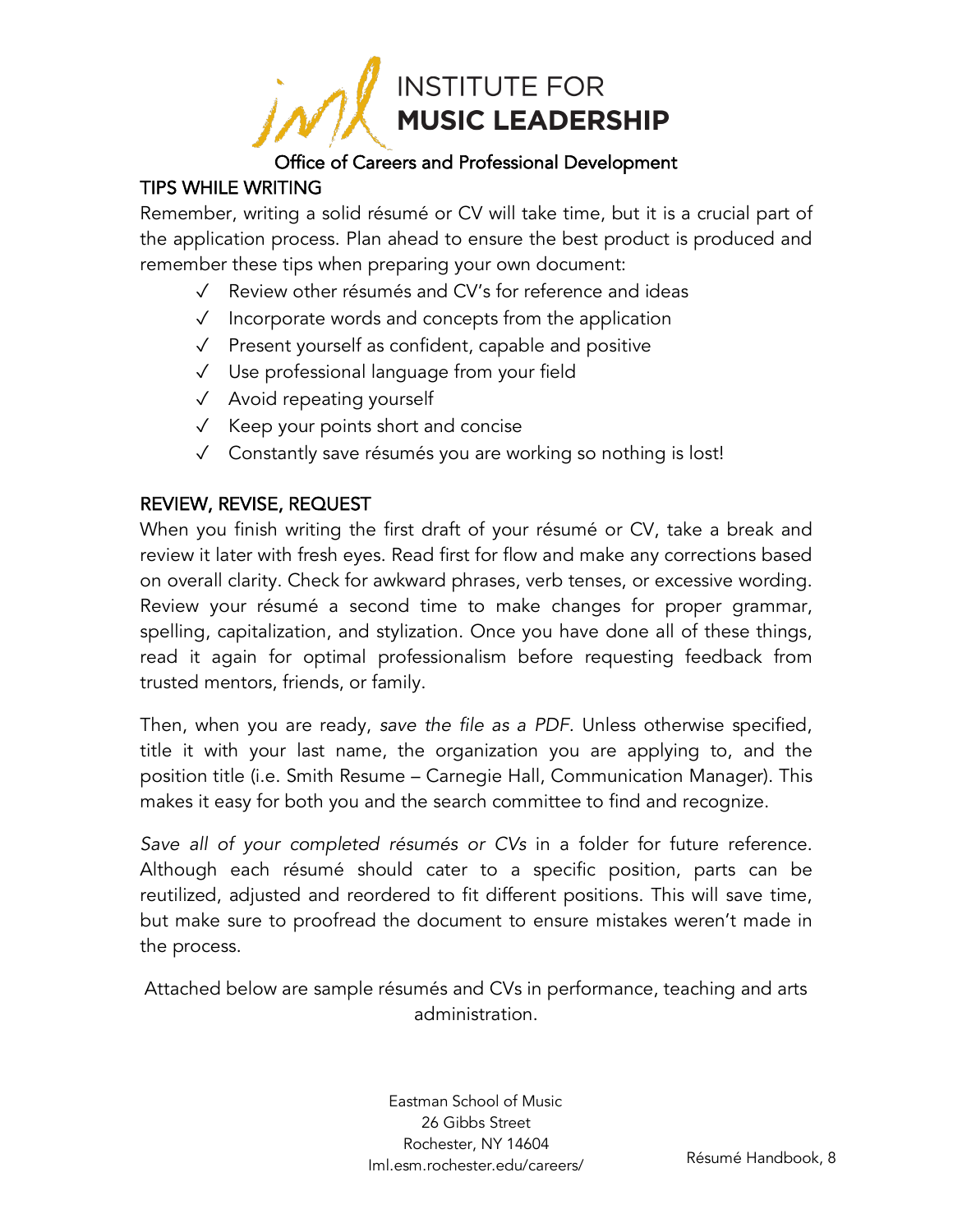# JOE WILLIAMS

*Composer, Saxophonist, Teacher, and Arts Administrator based in Rochester, New York* PO Box 1 Rochester, NY 14610 | 333.333.3333 | joe@wiliams.web

#### **EDUCATION**

**Eastman School of Music**, Rochester, NY **Accord 2010** May 2010 Master of Music in Composition Certificate in Arts Leadership

**University of Miami**, Coral Gables, FL **XIV Contract Contract Contract Contract Contract Contract Contract Contract Contract Contract Contract Contract Contract Contract Contract Contract Contract Contract Contract Contra** Bachelor of Music in Theory and Composition, Minor in Economics GPA: 4.0

#### **COMPOSITION**

#### **Steve Danyew Music**, Rochester, NY **All any 2006-present** May 2006-present

- Write commissioned works for chamber groups, wind ensembles, choirs, and others
- Present lectures and master classes at high schools, colleges, and professional conferences
- Coach amateur, student, and professional ensembles
- Manage self-published catalog of works

#### **RECENT COMMISSIONS**

- "Songs from the Woods" Commissioned by the Arkansas CBDNA Chapter To be premiered Spring 2018
- "Untitled" Commissioned by Nazareth College (NY) To be premiered Spring 2018
- "The Love of God" Commissioned by Trinity Emmanuel Lutheran Church (NY) Premiered Summer 2017
- "Our City" Commissioned by Florida International University Premiered Fall 2016
- "Goodnight, Goodnight" Arrangement Commissioned by Mira Mesa High School (CA) Premiered Fall 2016
- "River Town Jubilee" Commissioned by Dardanelle High School (AR) Premiered Spring 2016
- "Alcott Songs" Commissioned by a consortium of 11 college wind  $/$  chamber ensembles Premiered Fall 2014
- "Journeys" Commissioned by the Tennessee State All-State Band Premiered Spring 2014
- "Chorale Variations" Commissioned by Escape X Percussion Duo Recorded on their debut CD, *Colours of a Groove*
- "This World Alive" Commissioned by a consortium of 27 wind ensembles Premiered Spring 2013
- "Filled With His Voice" Commissioned by the Bethel College Concert Choir Premiered Fall 2012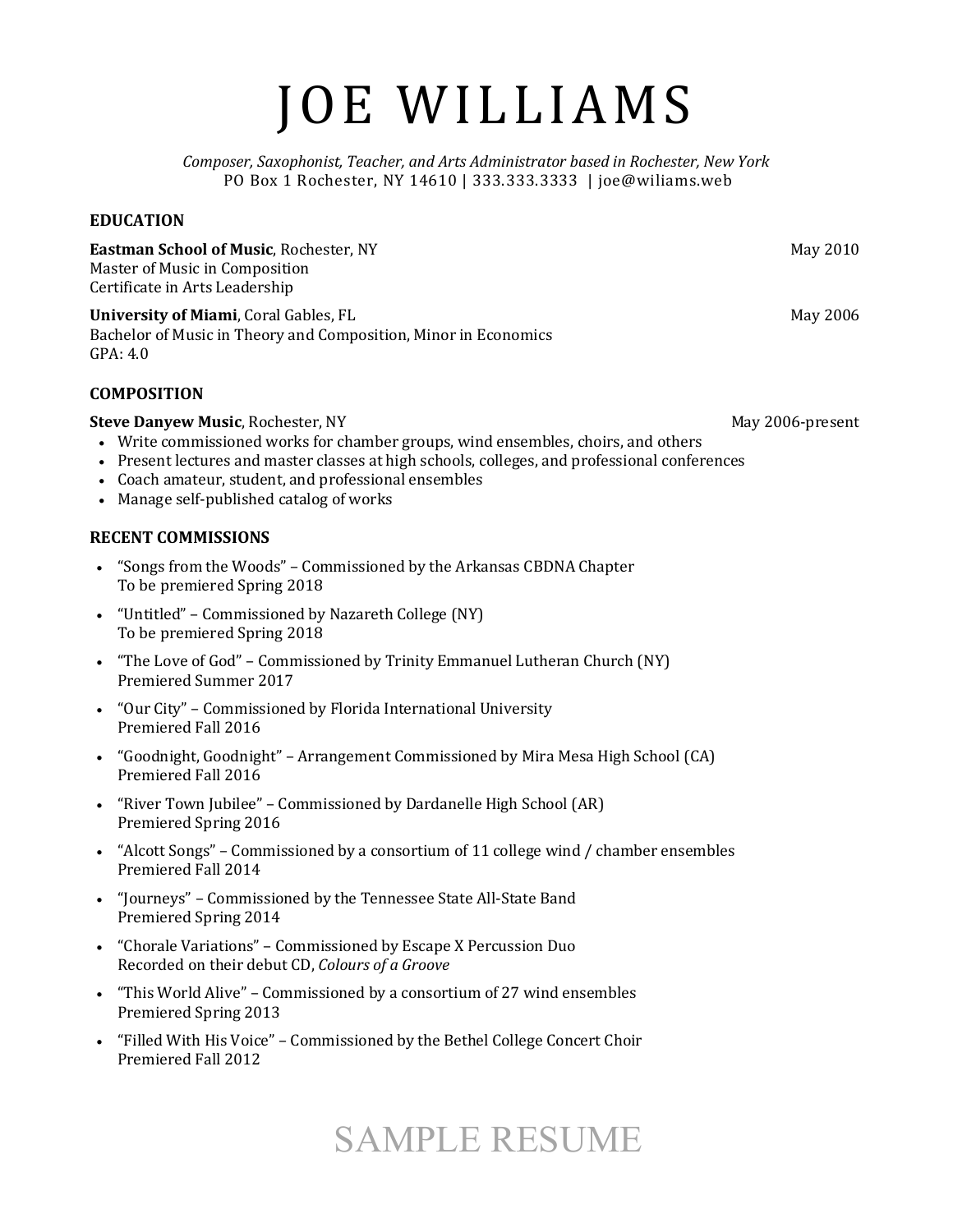#### **MUSIC FESTIVALS**

| <b>Yale Summer Music Festival</b> . Norfolk. CT                                                                   | 2008 |
|-------------------------------------------------------------------------------------------------------------------|------|
| Fellow                                                                                                            |      |
| • Studied with Martin Bresnick, Don Byron, Kathryn Alexander, Julia Wolfe, Ezra Laderman, and<br>Frederic Rzweski |      |
| <b>Composers Conference at Wellesley College, Wellesley, MA</b>                                                   | 2006 |

Fellow

• Studied with Mario Davidovsky and Kurt Rohde

#### **AWARDS**

| <b>ASCAPLUS Award</b>                                                         | 2008-2013       |
|-------------------------------------------------------------------------------|-----------------|
| Winner, Hot Springs Concert Band Composition Contest                          | 2012            |
| Winner, Keene State College Wind Ensemble Call for Scores                     | 2011            |
| Finalist, ASCAP Morton Gould Awards                                           | 2006-2009, 2011 |
| Honorable Mention, ASCAP/CBDNA Frederick Fennell Wind Ensemble Competition    | 2010            |
| Winner, Brighton Bands National Fanfare Competition                           | 2010            |
| 1st Prize, Shoreline Chorale Celebrating Connecticut Composers Competition    | 2010            |
| 3rd Prize, Wegmans/Penfield Wind Ensemble Commission Competition              | 2010            |
| 1st Prize, Octarium International Choral Composition Competition              | 2009            |
| Winner, Delaware Valley National Young Composer Competition                   | 2009            |
| Runner-up, Sacra Profana Choral Composition Competition                       | 2009            |
| Regional Winner, SCI/ASCAP National Young Composers Competition               | 2008            |
| 1st Prize, Ithaca International Choral Composition Competition                | 2008            |
| Winner, BMI Student Composer Award                                            | 2006            |
| 2 <sup>nd</sup> Prize, APSU National Young Composers Competition              | 2006            |
| Winner, Frost Symphony Orchestra Composition Competition, University of Miami | 2006            |
|                                                                               |                 |
| <b>PUBLICATIONS AND COMMERCIAL RECORDINGS</b>                                 |                 |

| • "Magnolia Star" for wind band<br>University of North Texas Wind Symphony, GIA Wind Works, Pathways                   | 2016 |
|------------------------------------------------------------------------------------------------------------------------|------|
| • "An Hour of Hallowed Peace" for SATB choir and piano<br><b>Augsburg Fortress Press</b>                               | 2016 |
| • "Filled With His Voice" for SATB choir, alto saxophone, and piano<br>Augsburg Fortress Press, St. Olaf Choral Series | 2015 |
| • "Chorale Variations" for two marimbas<br>Keyboard Percussion Publications (KPP), Escape X Series                     | 2015 |
| • "Lauda" for wind ensemble<br>Illinois State University Wind Symphony, Naxos Wind Band Classics, Point Blank          | 2014 |
| • "From Our Happy Home" for TTBB choir<br>Colla Voce Music                                                             | 2014 |
| • "Chorale Variations" for two marimbas<br>Escape X, Colours of a Groove                                               | 2014 |
| • "On Green Mountains" for SATB choir<br>Octarium, Modern Masters                                                      | 2009 |
| • "Foot-bridge" for Saxophone Quartet<br>Dorn Publications/Needham Publishing                                          | 2005 |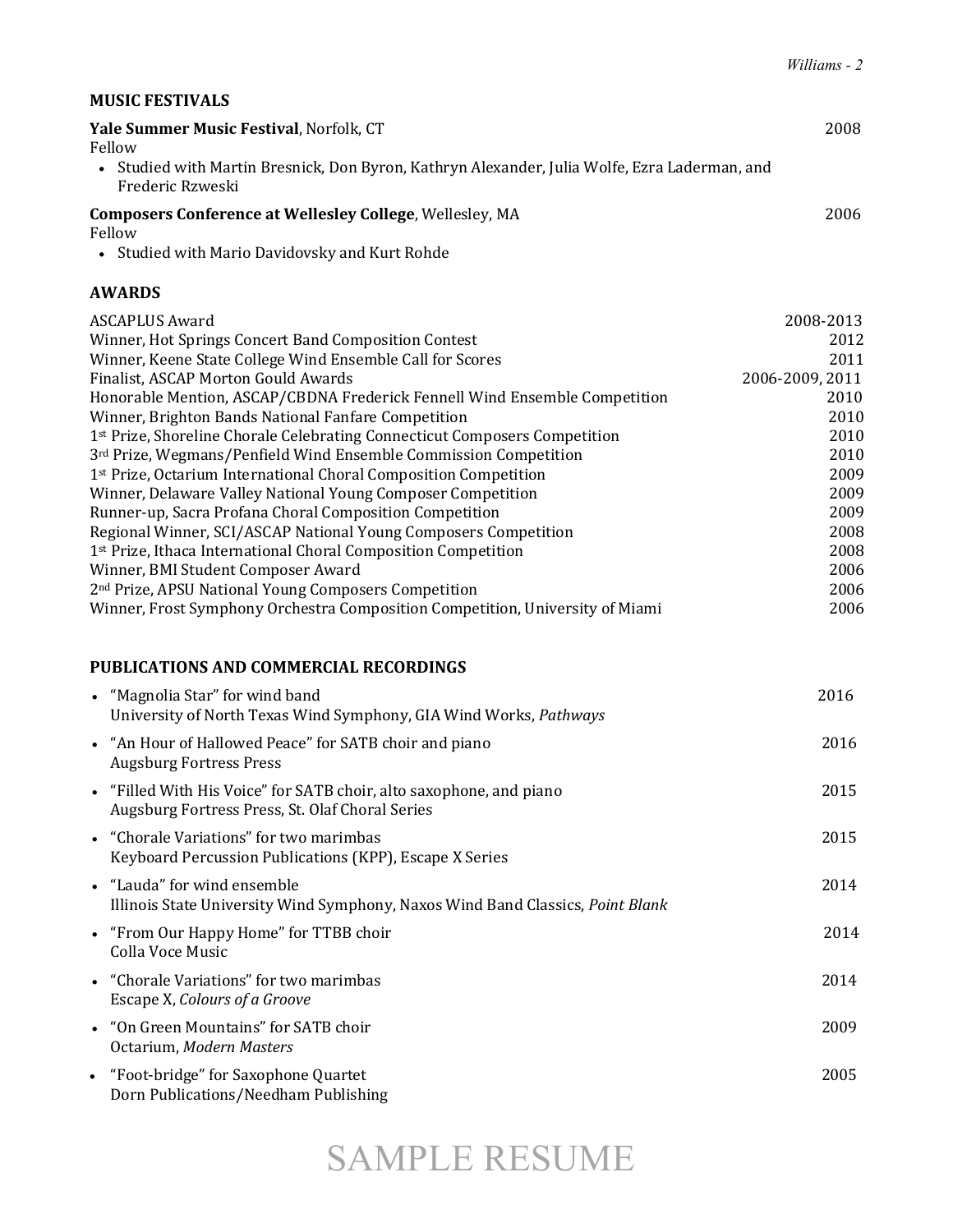#### **UNIVERSITY TEACHING**

#### **Eastman School of Music**, Rochester, NY *CON* **CON** *CON* **September 2014-present**

Instructor, Arts Leadership Program 

- Developed new course titled "Creativity and Your Music Career" (2014-present)
- Teach "Career Skills for the  $21$ <sup>st</sup> Century" in person at the Eastman School and online as part of the *Eastman Career and Leadership Certificate: Online* (2017)

#### **ARTS ADMINISTRATION / LEADERSHIP**

| <b>Institute for Music Leadership</b> , Eastman School of Music, Rochester, NY | 2013-present |
|--------------------------------------------------------------------------------|--------------|
| Droiget Coordinator, Dayl D. Judy Contar for Innovation and Desearch           |              |

- Project Coordinator, Paul R. Judy Center for Innovation and Research
- Work directly with the Director of the Institute for Music Leadership to develop programs and initiatives
- Helped develop grant program for innovative ensembles
- Wrote all grant materials, marketed the grant program, received entries, developed initial scoring system
- Write weekly blog posts for website focused on innovation and career tips for musicians
- Serve as Managing Editor for INNOVATE. MUSIC. LEAD Magazine
- Oversee planning and execution of conference every two years

#### **Institute for Music Leadership**, Eastman School of Music, Rochester, NY 2010-2016

Managing Editor, Polyphonic.org

- Oversaw all website content; coordinated with Senior Editors, numerous bloggers and writers
- Created new ideas for website content/features, in consultation with other staff
- Participated in long-range vision planning and contributed ideas
- Wrote blog posts, reviewed submitted content, and guided writers through publication process
- Planned and hosted series of six webinars per year
- Editor from 2010-2012; Managing Editor from 2012-2016

#### Westminster Chamber Music Workshop, Westminster, MA 2010-2012

Co-Founder/Co-Artistic Director

- Co-founded and co-managed administration of chamber music series in a small community
- Planned and presented a series of four musical/educational events each year (two seasons)
- Co-designed website and social media strategy, solicited and secured sponsorships and donations
- Co-wrote grants, managed finances, composed contracts, and hired faculty and guest artists
- Awarded grants from Fitchburg State University (2011), Westminster and Ashburnham Cultural Councils

#### **Project Copernicus**, Miami, FL **8006-2008** *COPERNICUS* **<b>***COPERNICUS*

Composer-in-Residence, Executive Director

- Co-founded innovative chamber music ensemble, formed  $501(c)3$  non-profit
- Planned, managed, and oversaw widely acclaimed concerts of classical music
- Composed new works for chamber ensemble for public concerts
- Directed concert named #4 on the 2007 Palm Beach Post Classical Music Concerts of the Year
- Managed and directed financial decisions; oversaw operations and personnel; co-wrote grants
- Awarded grants from State of Florida, City of Miami Cultural Councils

#### **Festival Miami**, Coral Gables, FL 2007-2008

Assistant Coordinator 

- Assisted in the planning and implementation of 25 concerts over a six-week period
- Arranged and coordinated domestic, international, and local transportation for all artists
- Helped plan and coordinate multi-day residencies for artists such as Philip Glass and Bruce Hornsby
- Wrote/proofed/edited program books, program notes, repertoires, and development letters
- Designed marketing and promotional materials; wrote grants
- Assisted with box office management and will call at all concerts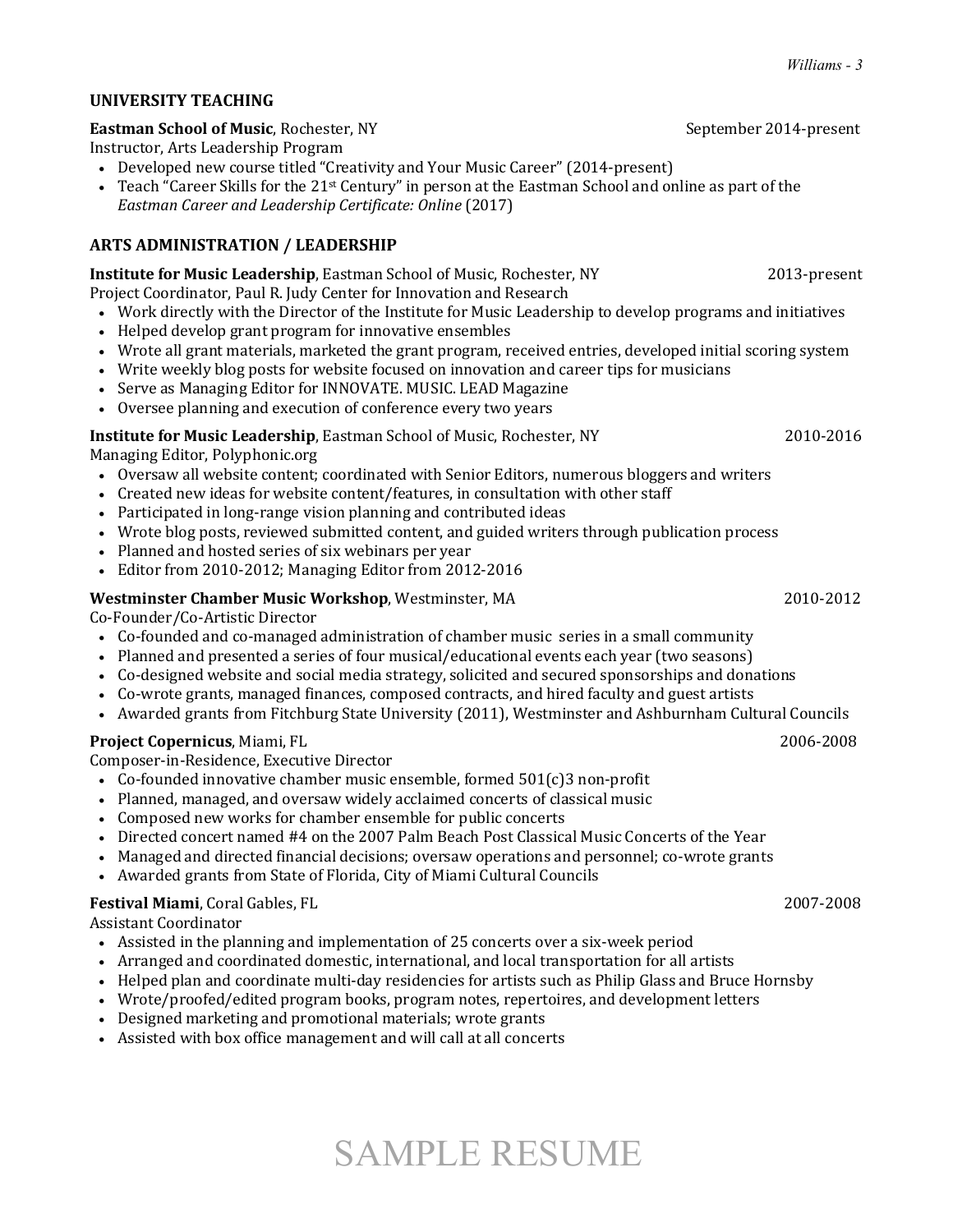# 000-000-0000 *LOU* <sup>125</sup> Jones St. Apt. ͝ Rochester, NY 14605 *M. SMITH*

### **EDUCATION AND HONORS**

#### **Eastman School of Music – University of Rochester Rochester, NY**

*BM Applied Music Performance, Oboe May 2015*

- Minors in Arabic and German with study abroad in Berlin, Germany in summer 2013
- Catherine Filene Shouse Arts Leadership Program Certificate (ALP)
- *Kauffman Entrepreneurial Year (KEY) Anticipated May 2016*
- Full year of independent research alongside business and entrepreneurial courses with a focus on arts administration and the lack of arts management training at the undergraduate level

## **MANAGEMENT, LEADERSHIP, AND GUEST SERVICES EXPERIENCE**

#### **The John F. Kennedy Center for the Performing Arts Washington, D.C.**  *DeVos Institute of Arts Management- Consulting and International Programs Intern May-Aug 2014* • Wrote impact reports for international, consulting, and capacity building programs • Managed volunteers, created and compiled press materials, handled travel logistics x Recorded donor information, managed group sales and marketing for major client: the National Black Arts Festival **Eastman School of Music Rochester, NY**  *Communications Office- Social Media and Office Assistant May 2015-Sept 2015* x Wrote press releases, took photographs at special events, managed Facebook and Instagram for ESM *Institute for Music Leadership* • Planned fall recruitment events, researched guest speakers, operated gig service website and calls **Hochstein School of Music & Dance Rochester, NY**  $\blacksquare$  Rochester, NY *Music Therapy and Expressive Arts Department Intern Aug 2014-May 2015*  • Assisted music, art, and occupational therapists in individual sessions with clients facing physical, mental, social, and emotional limitations and disabilities • Organized numerous special music therapy events both at Hochstein and in the Rochester community **Project Forte** Rochester, NY *Head of Development Apr 2015-present*  • Manage recruitment and fundraising for non-profit organization which enables musicians to perform in hospitals **Sibley Music Library Rochester, NY**  *Student Supervisor and Office Assistant Aug 2012-present*  • Provide information to patrons, operate circulation desk computer systems and cataloguing, register new patrons, manage opening and closing procedures, and use equipment such as printers and scanners x Oversee listening lab equipment and assist the Recording Reserves and Digital Services librarian **Eastman Student Living Center Rochester, NY**  $\blacksquare$  Rochester, NY *Summer Resident Advisor June-Aug 2013* x Guided high school students during the *Eastman Summer Session* programs, planned a wide variety of residential hall activities, and advised the international students ages 13-18 from Bolivia, Japan, and Spain *Eastman Orientation Committee Jan-Sept 2012* • Member: Assisted in organizing audition days and freshmen orientation week events

## **VOLUNTEER WORK IN THE ROCHESTER COMMUNITY**

**ROCMusic-** Volunteer at special events for 50 students. (ROCMusic is an El Sistema music program) *Aug 2014-present* **Catholic Newman Community***-* Board member and Treasurer for Newman at ESM; arrange service events *Nov 2014-present* **Music for All**- Organize chamber ensemble presentations in schools and the community *Aug 2012-present*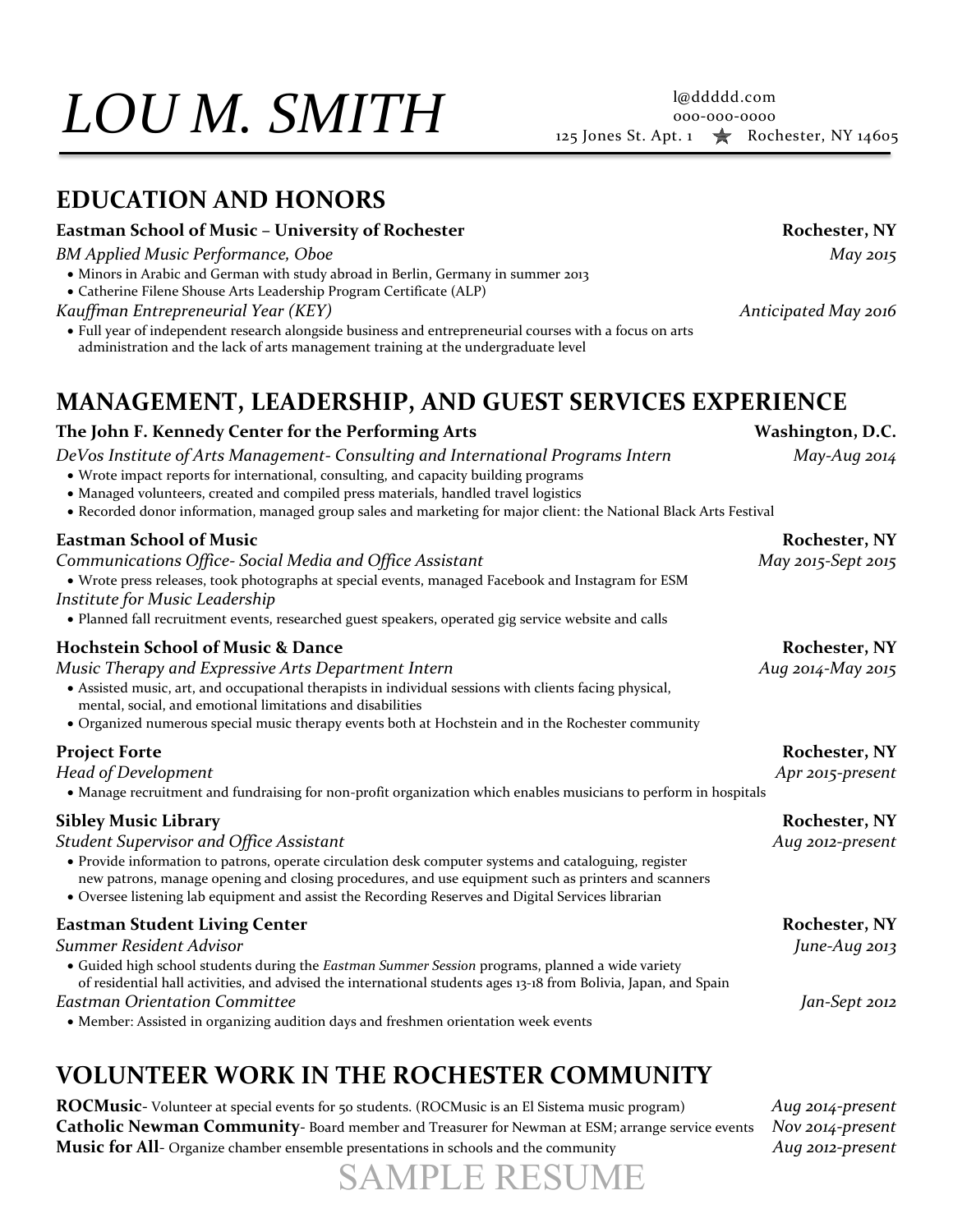## **Adrianna Doe**

222 Meigs Street, Rochester, NY 14620  $(555)$   $555$ -5555 addooee@school.edu

| <b>Education</b> and<br>Certification   | Eastman School of Music, University of Rochester, Rochester, NY<br>Master of Music in Music Education; Bassoon Primary                                                                                                                                                                                                                                 | 2015-2017    |  |
|-----------------------------------------|--------------------------------------------------------------------------------------------------------------------------------------------------------------------------------------------------------------------------------------------------------------------------------------------------------------------------------------------------------|--------------|--|
|                                         | Baldwin-Wallace College Conservatory of Music, Berea, OH<br>Bachelor of Music Education; Bassoon Primary                                                                                                                                                                                                                                               | 2008-2012    |  |
|                                         | Medina High School and A.I. Root Middle School, Medina, OH<br>Student Teaching: Grade 6-12 Band; Marching Band                                                                                                                                                                                                                                         | 2012         |  |
| <b>Instrumental</b>                     | Washington Residency Teacher Certificate: Music (General, Choral, Instrumental)<br>Ohio Teaching License: Music Multi-Age (P-12)<br>Gordon Institute for Music Learning: Instrumental Pedagogy Certification<br>Orff-Schulwerk Teacher Education: Level 1 Certification<br>Gordon Institute for Music Learning: Early Childhood Pedagogy Certification |              |  |
| Teaching                                | Eastman School of Music, Bassoon Methods Instructor<br>Trained preservice music educators on bassoon pedagogy and performance<br>Designed and implemented course curriculum<br>٠                                                                                                                                                                       | 2015-2017    |  |
|                                         | Rochester Philharmonic Youth Orchestra, Bassoon Coach<br>Coached bassoon sectionals; conducted large woodwind rehearsals                                                                                                                                                                                                                               | 2015-2016    |  |
|                                         | <b>Constellation Schools: Lorain Community Middle, Music Director</b><br>2012-2015<br>Directed grade 4-8 Beginning and Advanced Concert Band, Jazz Band, and Pep Band<br>Provided instrument repair and maintained instrument inventory<br>Collaborated with other staff to create a master schedule for the school                                    |              |  |
|                                         | Medina High School Marching Band, Assistant; Woodwind Specialist<br>Conducted large and small group rehearsals; oversaw drill implementation                                                                                                                                                                                                           | 2011         |  |
|                                         | Baldwin-Wallace: New Horizons Music Program<br>Band Brass Ensemble, Director<br>Prepared, rehearsed, and conducted pieces for concerts                                                                                                                                                                                                                 | 2011-2012    |  |
|                                         | Introduced adult beginners to playing in a small ensemble<br>Advanced Band, Assistant Conductor<br>Taught and adapted concert repertoire to amateur adult instrumentalists                                                                                                                                                                             | 2010-2011    |  |
|                                         | Percussion Ensemble, Chamber Coach<br>Selected, rehearsed, and conducted repertoire; adapted percussion parts                                                                                                                                                                                                                                          | 2009-2010    |  |
|                                         | Baldwin-Wallace Summer Band and String Camps, Instructor<br>Directed Woodwind Ensemble; assisted band rehearsals of grade 4-9 students<br>Taught bassoon studio, assisted string sectionals, and facilitated schedules<br>٠<br>Rehearsed string orchestra sectionals and collaborated with head conductor<br>٠                                         | 2006-2014    |  |
| Choral/General<br><b>Music Teaching</b> | Webster Central School District: Klem South Elementary, Chorus Teacher<br>Prepared grade 4-5 Choruses for multiple concerts throughout the year<br>Collaborated with building staff to schedule and plan rehearsals and performances<br>٠<br>Arranged/composed pieces for performances independently and with students                                 | 2016-present |  |
|                                         | Sully Branch Library: ROC Music Play, Program Co-Founder, Lead Teacher<br>Facilitate musical interactions between caregivers and their children age 0-3<br>Inform caregivers on their children's musical development<br>٠                                                                                                                              | 2016-present |  |
|                                         | <b>Constellation Schools: Lorain Community Middle, Music Director</b>                                                                                                                                                                                                                                                                                  | 2012-2015    |  |

- § Designed and taught grade 5-8 General Music Curriculum
	- SAMPLE RESUME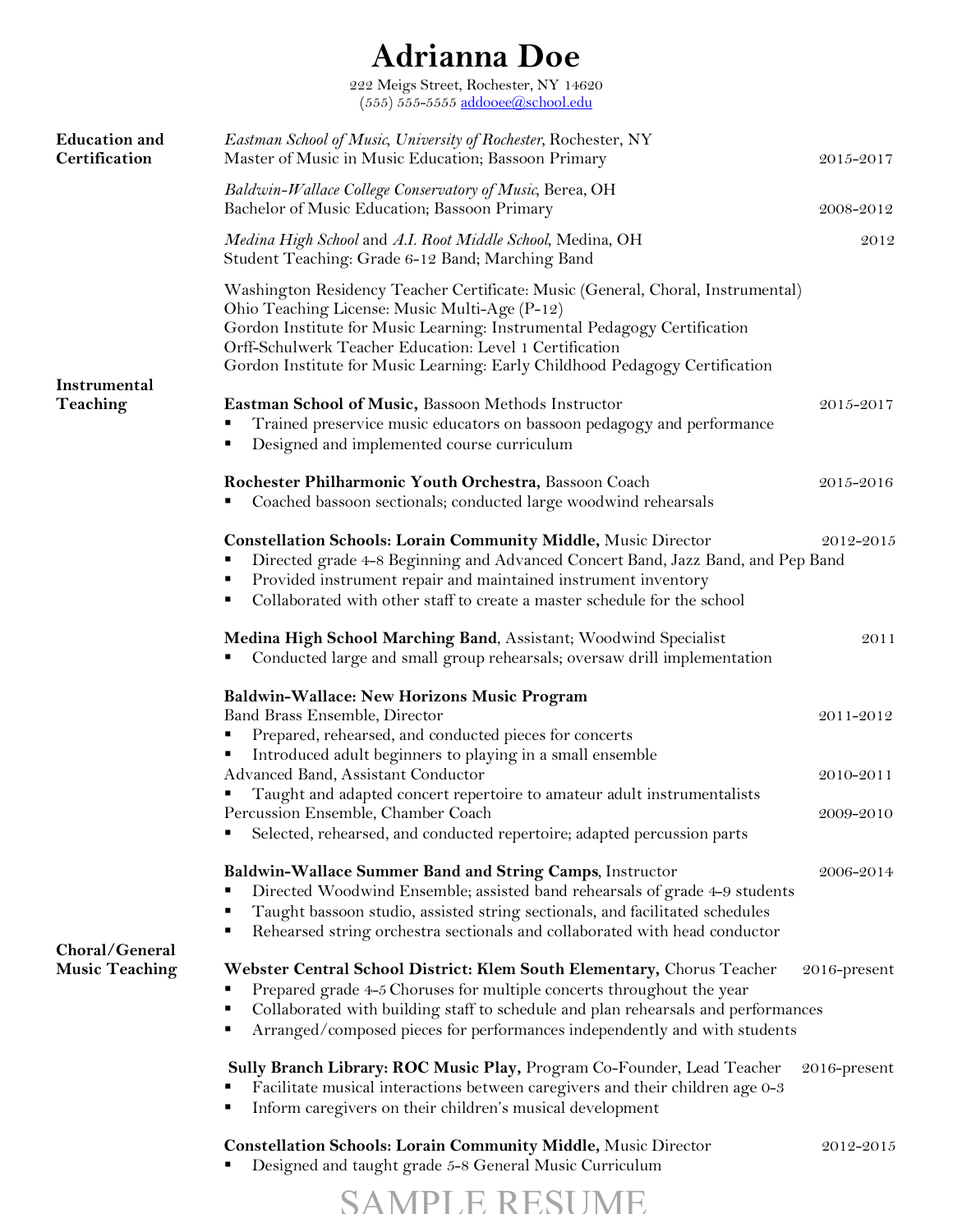| Donze, p.2                                  | <b>SMART Summer Music and Literacy Camp, Lead Teacher</b><br>Collaborated with music therapist to plan activities for students with special needs<br>Administered and designed music assessment tools for inclusion classrooms                                                                                                                                                                                      | 2012                                                                                               |
|---------------------------------------------|---------------------------------------------------------------------------------------------------------------------------------------------------------------------------------------------------------------------------------------------------------------------------------------------------------------------------------------------------------------------------------------------------------------------|----------------------------------------------------------------------------------------------------|
| Leadership                                  | PEAK Music Festival, Spencerport, NY<br>Served as Guest Clinician, conducting and rehearsing middle level honors chorus                                                                                                                                                                                                                                                                                             | 2017                                                                                               |
|                                             | Thompson Symposium, University Park, PA<br>Presented paper session, A Listen In on the National Core Arts Standards<br>in Practice: A Multiple Case Study of Secondary Band Teachers<br>Delivered poster presentation on data from $A$ Listen In<br>п                                                                                                                                                               | 2017                                                                                               |
|                                             | Instrumental Pedagogy course, Eastman School of Music<br>Facilitated skills sessions for Eastman summer master's students<br>Provided feedback to participants on learning sequence activities                                                                                                                                                                                                                      | 2016                                                                                               |
|                                             | Introduction to Music Teaching and Learning Course, Eastman School of Music<br>Administered exams and correspondence between students and professor<br>Taught classes in professor's absence                                                                                                                                                                                                                        | 2016                                                                                               |
| Workshops/<br><b>Conferences</b>            | International Conference on Music Learning Theory, Chicago, IL<br>Presented session on Founding a Music Play Program<br>Provided guidance and resources for teachers seeking to found an early<br>childhood music program in urban areas                                                                                                                                                                            | 2017                                                                                               |
|                                             | NAfME Chapter 50 Workshop, Eastman School of Music<br>Led session, Introducing ROC Music Play: Urban Early Childhood Program<br>п<br>for the Department of Music Teaching and Learning<br>Recruited graduate and undergraduate students to intern with the program                                                                                                                                                  | 2017                                                                                               |
|                                             | New York State School Music Association Conference, Rochester, NY<br>Presented poster session on Implementation of Certification Courses<br>Published abstract in School Music News, January 2017<br>٠                                                                                                                                                                                                              | 2016                                                                                               |
|                                             | East High School Pedagogy Workshop, Rochester, NY<br>Presented workshop on playing and teaching bassoon techniques<br>Acted as a liaison between teachers in the Rochester City School District                                                                                                                                                                                                                     | 2016                                                                                               |
| Related<br><b>Experiences</b>               | Eastman School of Music, Study Skills Counselor<br>Met with undergraduate students for academic remediation<br>Customized individual action plans to improve academic and professional success<br>п                                                                                                                                                                                                                 | 2016-2017                                                                                          |
|                                             | Baldwin-Wallace Youth Honors Wind Ensemble, Teaching Intern, Admin Assistant<br>Recruited students from surrounding school districts<br>Rehearsed ensembles of grade 6-9 musicians<br>Organized music, forms, payments, and managed all administrative tasks<br>п                                                                                                                                                   | 2011-2012                                                                                          |
| <b>Select Ensembles</b><br>and Performances | Eastman Reading Orchestra, Wind Ensemble<br>Cordancia, Chamber Orchestra<br>The Stravinsky Project, Chamber Ensemble<br>Eastman Graduate Conducting Orchestra<br>New Shoes, Rock Band<br>Daehn Publications, Recording Orchestra and Wind Ensemble<br>Morawski Quintet, Woodwind Quintet<br>LudwigMasters Publications, Recording Orchestra and Wind Ensemble<br>Baldwin-Wallace Orchestra, Symphonic Wind Ensemble | 2017<br>2016-2017<br>2016<br>2015-2017<br>2015<br>2011-2016<br>2011-2014<br>2010-2016<br>2008-2012 |